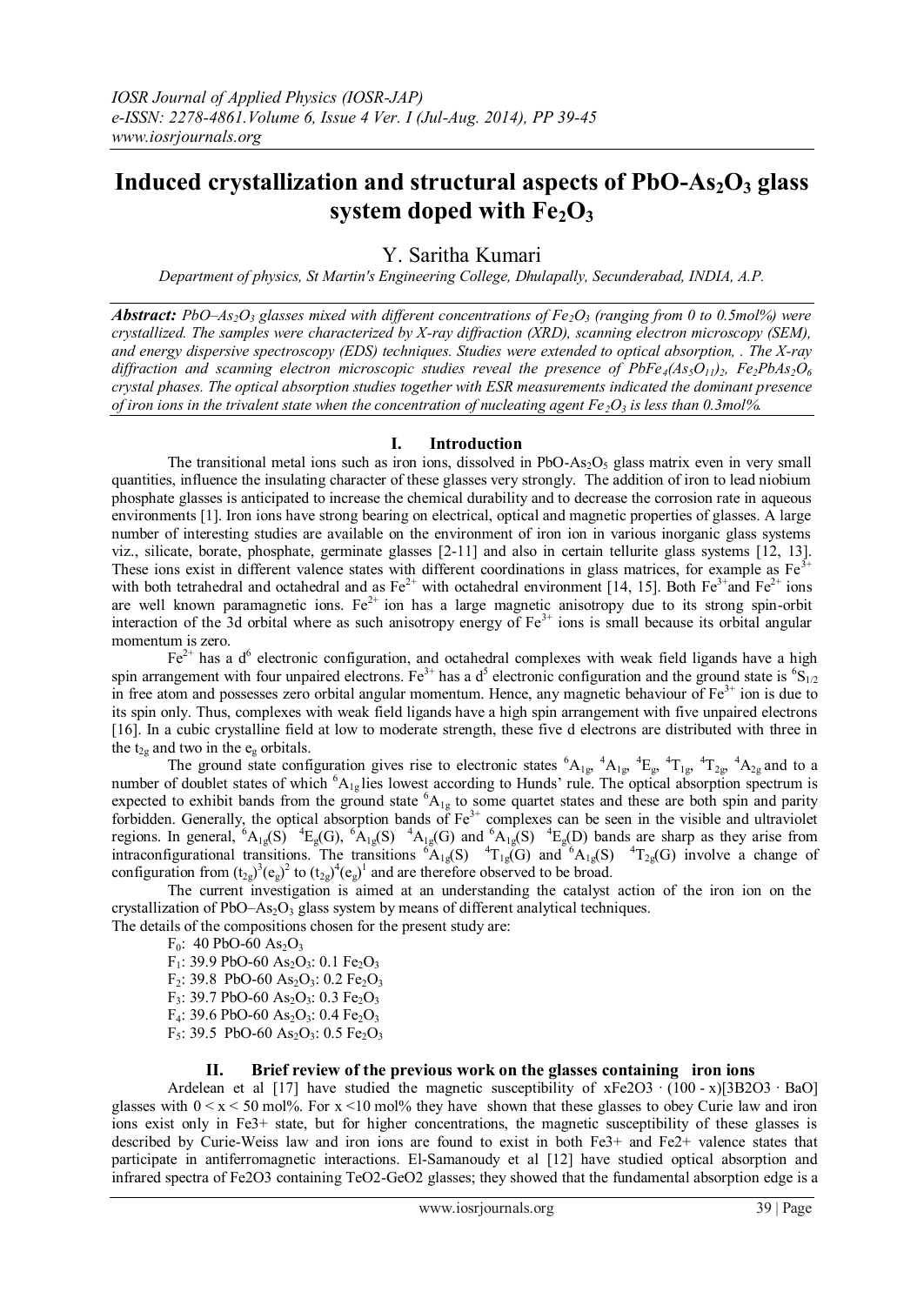function of composition and the validity of the Urbach rule is investigated. Tanaka et al [18] have investigated the local structure around iron ions in the Bi2O3-Fe2O3 glasses by means of ESR studies. They have ascribed the ESR lines centered at  $g = 4.3$  and  $g = 2.0$  to isolated Fe3+ in the orthorhombic crystal field and Fe3+-O-Fe3+ spin pair respectively. The electrochemical behaviour of Fe2+/Fe3+ redox couple in sodium disilicate glasses has been studied by Maric et al [19]; from the results they have concluded that Fe3+ acts both as network former and network modifier while Fe2+ acts as network modifier. Sanad et al [20] have reported structural and magnetic properties of Fe2O3 containing CaO-P2O5 glasses. They have concluded that iron exists in both Fe2+ and Fe3+ states and the infrared measurements showed that the increase in the iron content of glass matrix caused a change in the coordination of iron from FeO6 to FeO4.

Chaudhuri et al [21] have reported the frequency dependent a.c. conductivity of amorphous  $Fe<sub>2</sub>O<sub>3</sub>$ - $Bi<sub>2</sub>O<sub>3</sub>$  glasses in the frequency range  $10<sup>2</sup>$ -10<sup>5</sup> Hz and in the temperature range of 77 to 450 K. They have analyzed the experimental data based on various theoretical models and showed that the correlated barrier hoping model as the most appropriate. Dance et al  $[22]$  have investigated ESR of  $Fe<sup>3+</sup>$  ions in fluoroaluminate glasses and attributed the single line centered at  $g = 4.3$  in the ESR spectrum to the presence of  $Fe^{3+}$  ions in sites of fully rhombic symmetry. Baiocchi et al [23] have studied the optical and magnetic properties of iron ions in lead silicate glasses; they have assigned the bands observed in the optical absorption spectrum to the corresponding transitions by taking into account the selection rules and on the basis of ligand field energy calculations. They have also concluded that the four-fold coordination of  $Fe<sup>3+</sup>$  ions is more common than the six fold in silicate glasses. Stefan et al [24] have reported EPR of  $Fe<sup>3+</sup>$  ions doped in bismuth borate glasses and the studies indicate various sites for  $Fe<sup>3+</sup>$  ions in environments characterized by different crystalline field intensities. Mandal and Hazra [25] have studied structural and physical properties of  $Fe<sub>2</sub>O<sub>3</sub>$  doped lead vanadate glasses; they have concluded that there is a strong role of iron both in the glass network and in the conduction mechanism of the glasses.

Brow et.al [26] have studied the Mossbauer and IR investigations of iron ultraphosphate glasses. Milankovic et.al [27, 28] have reported the spectroscopic and electrical investigations on iron phosphate glasses. Murawski et.al [29] have investigated the electronic conductivity of  $Na_2O-FeO-P_2O<sub>5</sub>$  glasses. Marasinghe et.al [30] have carried out a study on the investigation of the local iron environment in iron phosphate glasses. Martinelli et.al [31] have studied the structural features of lead iron phosphate glasses. Santic et.al [32] have investigated the dc electrical conductivity of iron phosphate glasses. Resi et.al [33] have reported the chemical durability and structure of zinc-iron phosphate glasses. Hafid et.al [34] have carried out a study on the thermal and infrared characterization of new barum-iron-metaphosphate glasses. Romero-Perez et.al [35] have investigated the magnetic properties of glasses with high iron oxide content. Desoky et.al [36] have studied the conductivity and dielectric behaviour of iron sodium phosphate glases. Congiu et. al [37] have reported the Mossbauer spectroscopic investigation of some iron-containing sodium phosphate glasses. Ray et. al [38] have carried out a study on the effect of melting temperature and time on iron valency and crystallization of iron phosphate glasses.

## **III. Results**

## **3.1 Physical Parameters**

From the measured values of density d and calculated average molecular weight , various physical parameters such as iron ion concentration  $N_i$  and mean iron ion separation  $R_i$  of these glass ceramics are evaluated using the conventional formulae [6] and are presented in Table 3.1.

| property                                           | $\alpha$ logg $\Gamma$ . | glass $F_1$ | glass $F2$ | glass $F_3$ | glass $F_4$ | glass $F_5$ |
|----------------------------------------------------|--------------------------|-------------|------------|-------------|-------------|-------------|
| Density $d (g/cm3)$                                | 51255                    | 5.4115      | 5.4379     | 5.4878      | 5.4896      | 5.4959      |
| Avg. mol. wt                                       | 207.98                   | 207.92      | 207.86     | 207.79      | 207.73      | 207.67      |
| Iron ion conc. $N_i$ ( $x10^{21}$ ,<br>$inne/cm^3$ |                          | 1.57        | 3.21       | 4.78        | 6.38        | 7.95        |
| Inter ionic distance of<br>iron ions $R_i(A)$      |                          | 8.608       | 6.821      | 5.940       | 5.393       | 5.011       |
| Polran radius $R_p(A)$                             |                          |             | 2.75       | 2.40        | 2.17        | 2.02        |

|  | the contract of the contract of the contract of the contract of the contract of the contract of the contract of |  |                                                                                                                                        |  |
|--|-----------------------------------------------------------------------------------------------------------------|--|----------------------------------------------------------------------------------------------------------------------------------------|--|
|  |                                                                                                                 |  | Summary of data on various physical parameters of PbO -As <sub>2</sub> O <sub>3</sub> : Fe <sub>2</sub> O <sub>3</sub> glass ceramics. |  |

#### **3.2 XRD analysis**

The X-ray diffraction pattern (Fig. 3.1) of the PbO-As<sub>2</sub>O<sub>3</sub> samples crystallized at 400  $^{\circ}$ C with different concentrations of nucleating agent Fe<sub>2</sub>O<sub>3</sub> indicated that these ceramic samples contain PbFe<sub>4</sub>(As<sub>5</sub>O<sub>11)2</sub>,  $Fe<sub>2</sub>PbAs<sub>2</sub>O<sub>6</sub>$  crystal phases along with the lead arsenate crystal phases. These results show that in these glass ceramics, iron ions exist in  $Fe<sup>3+</sup>$  and  $Fe<sup>2+</sup>$  states.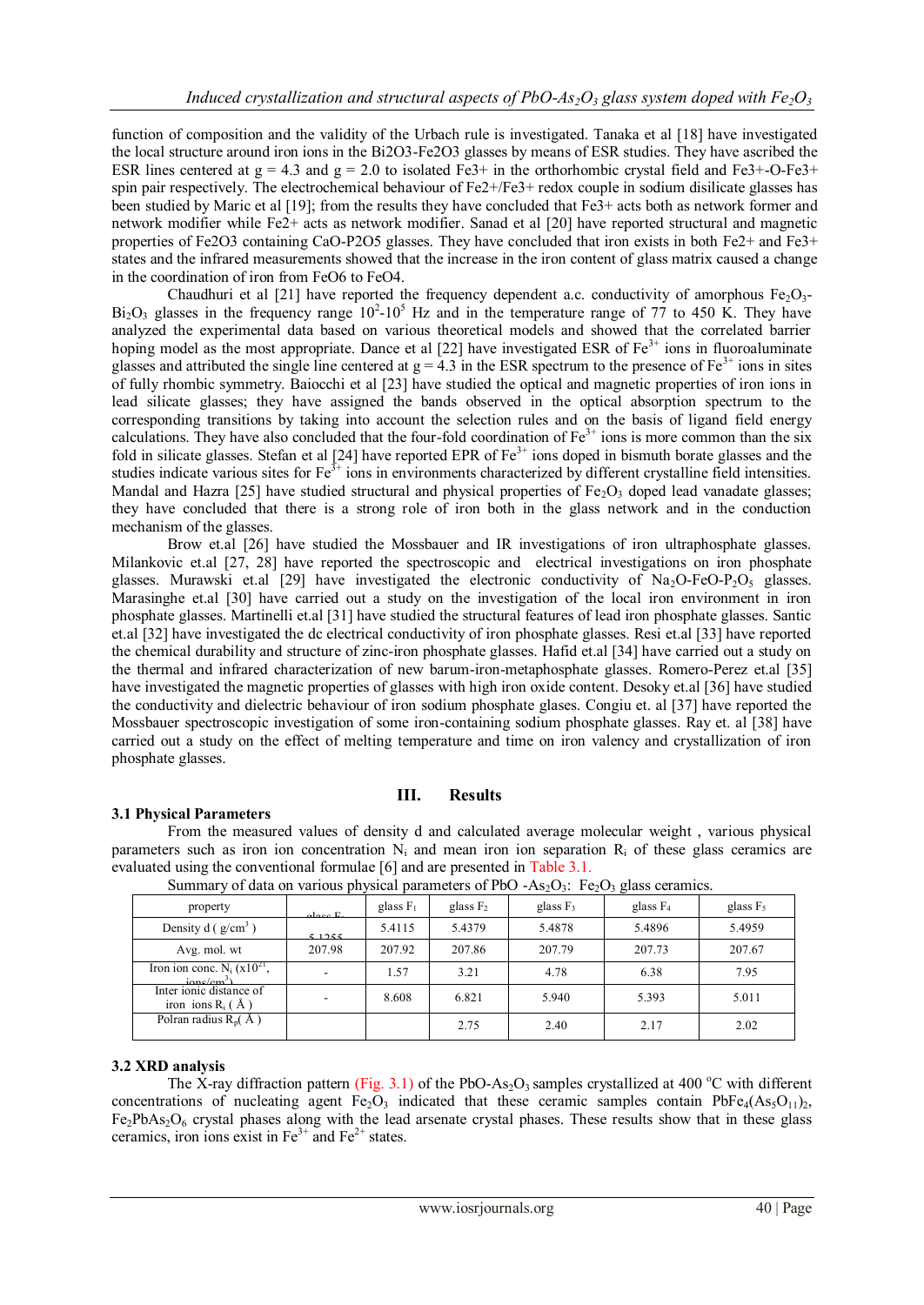

#### **3.3 SEM and EDS**

The scanning electron microscopic (SEM) pictures of some of the crystallized samples are shown in Figs. 3.2. The scanning electron microscopic (SEM) pictures of the crystallized samples exhibit well defined and randomly distributed crystals entrenched in glassy matrix. The chemical makeup of the phases characterized by energy dispersive spectroscopy (EDS) for some of the samples is shown in Fig. 3.3.The EDS analysis of the glass ceramic materials exhibits Pb, As and Fe elements in various crystalline phases. Fig. 3.4 shows X-ray maps of the glass ceramics for Fe ion for some of the glass ceramic samples. The maps indicate the reasonably uniform distribution of iron ions in the entire glass ceramic material.



Fig. 3.2 (a) SEM photographs of some of the pre heated PbO-As<sub>2</sub>O<sub>3</sub>: Fe<sub>2</sub>O<sub>3</sub> glasses



Fig. 3.2 (b) SEM photographs of PbO-As<sub>2</sub>O<sub>3</sub>: Fe<sub>2</sub>O<sub>3</sub> glass ceramics

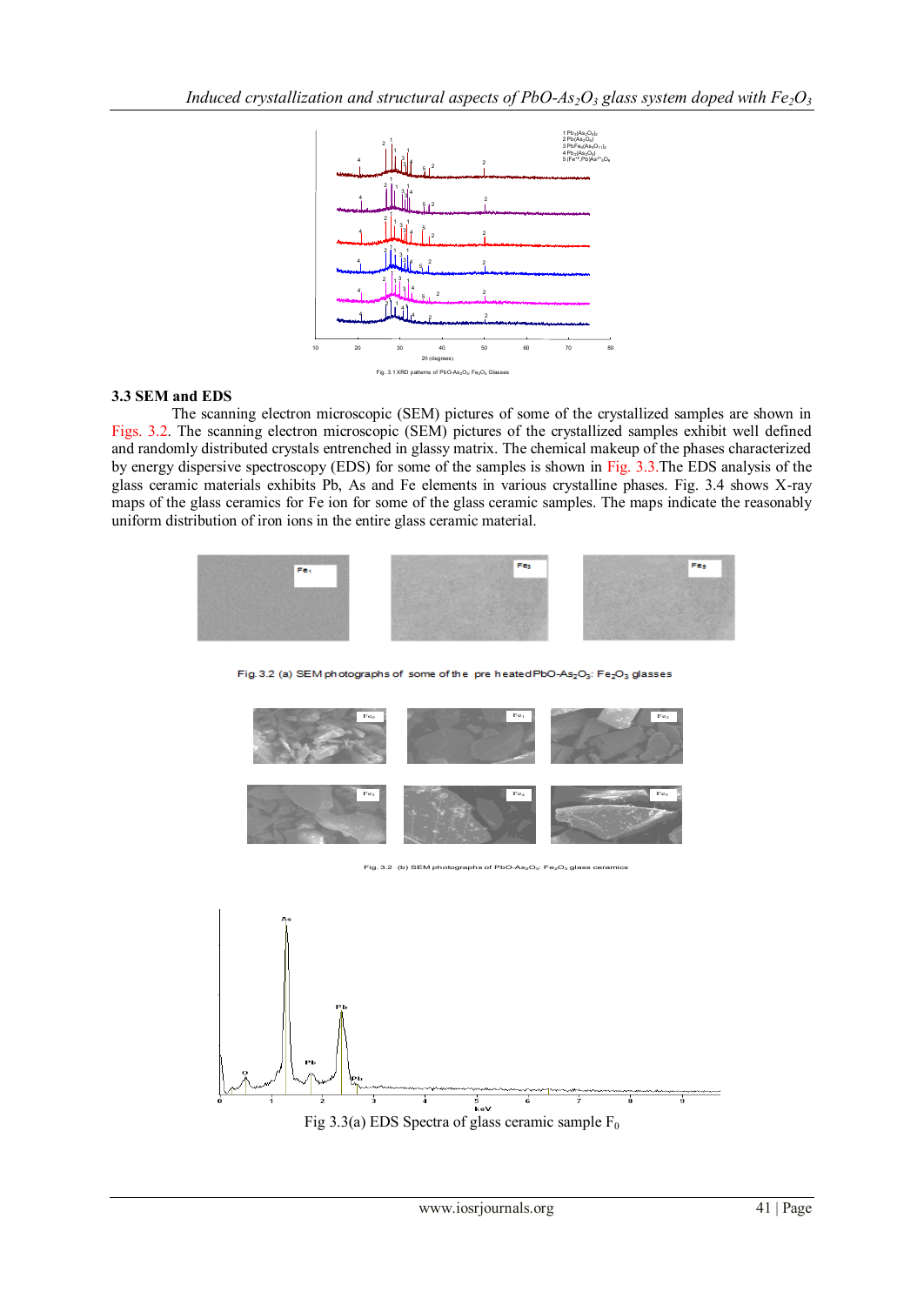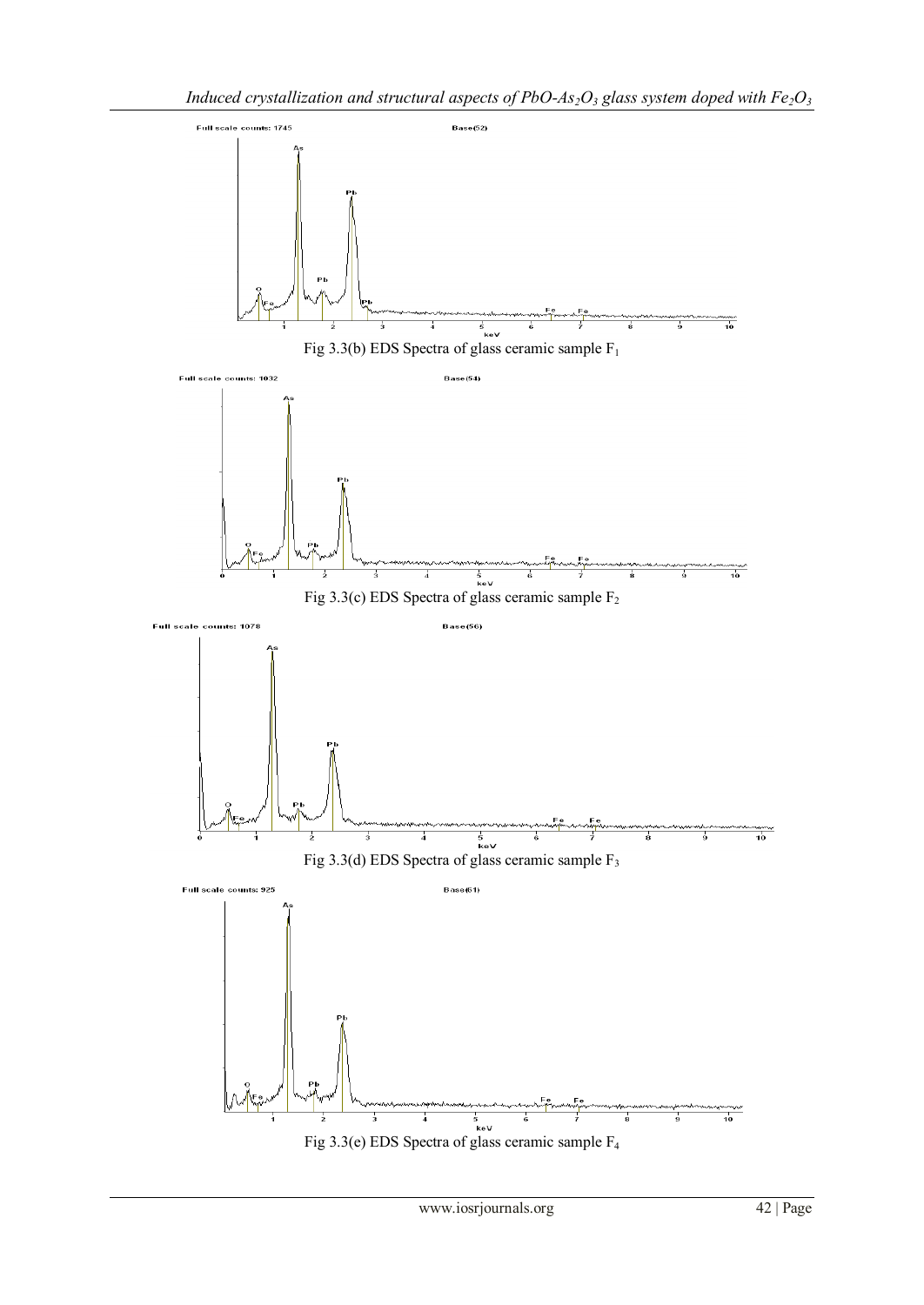

## 3.4 **Optical Absorption Studies**

The optical absorption spectra (fig 3.4) of all these glasses recorded at room temperature have exhibited three absorption bands at about 660, 570 nm; these bands are identified due to  $Fe<sup>3+</sup>$  ion transitions. Additionally a band at 900 nm, identified due to transition of  $Fe^{2+}$  (d<sup>6</sup>) ions [39] is also located in the spectra of all the glasses. With increase in the concentration of Fe<sub>2</sub>O<sub>3</sub> up to 0.3 mol %, the intensity of bands due to Fe<sup>2+</sup> ions is observed to increase; when the concentration of  $Fe<sub>2</sub>O<sub>3</sub>$  is raised beyond 0.3 mol %, a gradual decrease in the intensity of the bands due to  $Fe^{2+}$  ions could clearly be observed while that of band due to  $Fe^{3+}$  ions is observed to increase. The summary intra central spectral maxima of iron ions is presented in Table 3.2 Summary of data on spectral positions of various bands of iron ions in PbO-As<sub>2</sub>O<sub>3</sub> glass ceramics

| Glass          | Position of $Fe3+$ transitions (nm)                    | Position of $Fe2+$<br>transition (nm)                    |                      |
|----------------|--------------------------------------------------------|----------------------------------------------------------|----------------------|
|                | $\sqrt[6]{A_1(t^3_{2g}e^2_{g})}$ $a^4T_2(t^4_{2g}e_g)$ | ${}^{6}A_{1}(e^{2}t^{3}_{2}) a^{4}T_{1}(e^{3}t^{2}_{2})$ | $T_{2g}$ $^{5}E_{g}$ |
| $F_1$          | 570                                                    | 680                                                      | 889                  |
| F <sub>2</sub> | 570                                                    | 680                                                      | 889                  |
| F <sub>3</sub> | 570                                                    | 680                                                      | 890                  |
| $F_4$          | 570                                                    | 680                                                      | 890                  |
| F,             | 570                                                    | 680                                                      | 890                  |



## **IV. Discussion**

PbO-As<sub>2</sub>O<sub>3</sub> glasses have a complex composition and are the admixtures of network formers and modifiers. As<sub>2</sub>O<sub>3</sub> is a strong network former with corner sharing AsO<sub>3</sub> pyramidal units. Normal bond lengths of As-O lie in the range 1.72-1.81 Å and O-As-O and As-O-As bond angles lie in the range  $90-103^\circ$  and  $123-135^\circ$ , respectively [40-43]. PbO in general is a glass modifier and enters the glass network by breaking up the As-O-As bonds (normally the oxygens of PbO break the local symmetry while  $Pb^{2+}$  ions occupy interstitial positions) and introduces coordinate defects known as dangling bonds along with non-bridging oxygen ions. In this case the lead ions are octahedrally positioned. However, PbO may also participate in the glass network with  $PbO<sub>4</sub>$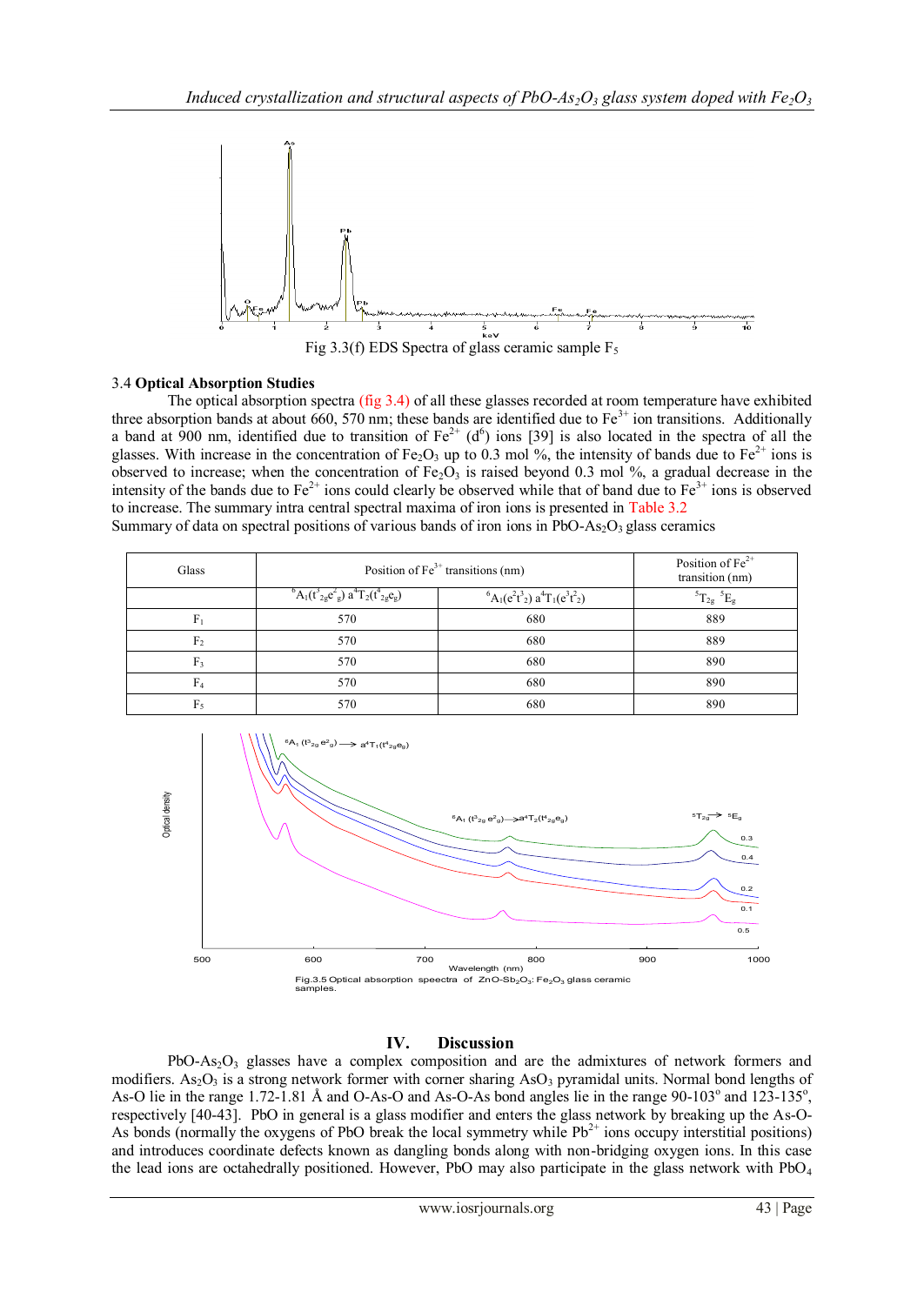structural units when lead ion is linked to four oxygens in a covalency bond configuration. In such a case the network structure is considered to build up of  $PbO_4$  and AsO<sub>3</sub> pyramidal units, which are linked together by As-O-Pb bonds.

Iron ions are expected to exist mainly in  $Fe^{3+}$  state in the present PbO-As<sub>2</sub>O<sub>3</sub> glass ceramic network. However, regardless of the oxidation state of the iron in the starting glass batch, the final glass ceramic may contain both  $Fe^{2+}$  and  $Fe^{3+}$  ions. The speciation of iron in these glasses is controlled by the following reversible reaction:

 $4Fe^{2+}$  melt  $+ O_2$  melt atm.  $4Fe^{3+}$  melt  $+ 2 O^{2-}$  melt

A slight compositional dependence of density of PbO-As<sub>2</sub>O<sub>3</sub>: Fe<sub>2</sub>O<sub>3</sub> glass-ceramics has been observed (Table 3.1). In general, the degree of structural compactness, the modification of the geometrical configuration of the glassy network, the change in the coordination of the glass forming ions and the fluctuations in the dimensions of the interstitial holes, are the factors that influence the density of the glass-ceramic material. The progressive introduction of crystallizing agent  $Fe<sub>2</sub>O<sub>3</sub>$  causes a slight increase in the density; this is an indicative of growing structural compactness of the material.

If lead and iron oxides act as modifiers, As-O bond may be ruptured with the creation of new nonbridging oxygens. Even if  $Pb^{2+}$  ions go in to substitutional positions with tetrahedral units, in the glass network, the  $\overrightarrow{ASO_3}$  structural units are subjected to perturbations (like bonding, compression and chemical interactions) due to change in the environment and the incompatibility in ion size. As a result,  $AsO<sub>3</sub>$  structural units under go structural distortions involving changes in bond lengths and angles of As-O bonds.

X-ray diffraction patterns exhibit micro structural changes. Lead arsenate and lead iron arsenate crystal phases that are kinetically and thermodynamically feasible seemed to be the main products in the present samples. In iron rich glasses, the presence of  $(Fe_2Pb)As_2O_6$  crystalline phases are also detected. These meta stable crystals are usually in solid-solution phases that contain the major constituents of the glass composition in the approximately same proportion as they were present in the original glass matrix. This type of separation of various phases may lead to a iron fortification of the droplet, leaving the glass matrix with a very low content of iron. The Fe rich areas in the glass may enhance the reactivity of Fe with the other oxides that precipitate as high density of fine Fe rich crystals. These tiny crystals act as heterogeneous nuclei for the crystallization of the remaining glass. Further, the diffraction pattern indicates the crystalline phases of  $Fe^{2+}$  ions are larger (peak 5) in  $F_3$  sample indicating the presence of larger concentration of iron ions in divalent state in this sample. The low intensity of this diffraction peak observed for the glass ceramic sample  $(F<sub>5</sub>)$  indicates the lower concentration of these ions in this sample. The scanning electron microscopic pictures of  $Fe<sub>2</sub>O<sub>3</sub>$  doped glass-ceramics exhibit larger crystals than those visible in the  $Fe<sub>2</sub>O<sub>3</sub>$  free samples. Further, a reasonably homogeneous distribution of these crystals can be seen. The residual glass phase may act as interconnecting zones among the crystallized areas making the samples free of voids and cracks.

The optical absorption spectra of these glasses have exhibited three absorption bands at 680, 570 nm. Using Tanabe-Sugano- diagrams for  $d^5$  ion, the spectra have been analyzed and the bands are assigned to  ${}^6A_1$  $a^4T_2$ and  $^6A_1()$   $a^4T_1()$  (spin forbidden) transitions of Fe<sup>3+</sup> ions respectively [44] with LF parameters, Dq (crystal field splitting energy) =  $1270 \text{cm}^{-1}$  and Racah inter electronic repulsion parameters B = 840 cm<sup>-1</sup>. More precisely basing on selection rules and ligand field calculations the first band is identified due to  $FeO<sub>6</sub>$  group and the second band is due to FeO<sub>4</sub> group. The band observed at 980 nm is identified due to  ${}^{5}T_{2g} {}^{5}E_g$  transition of Fe<sup>2+</sup>  $(d<sup>6</sup>)$  ions [39].

The observed gradual increase in the intensity of the bands due to  $Fe^{2+}$  ions at the expense of the bands due to  $Fe^{3+}$  ions up to 0.3 mol % of  $Fe_2O_3$  indicates that in this concentration range, iron ions exist largely in divalent state. When the concentration of Fe<sub>2</sub>O<sub>3</sub> is raised from 0.3 to 0.5 mol %, the <sup>5</sup>T<sub>2g</sub> <sup>5</sup>E<sub>g</sub> transition seems to be faded away slowly whereas, the Fe<sup>3+</sup> ion bands grew at the expense of  ${}^{5}T_{2g}$   ${}^{5}E_{g}$  band indicating in this concentration range, the iron ions predominantly exist in trivalent state. Further, these  $Fe<sup>2+</sup>$  ions are expected to occupy only interstitial positions since the ratio of cation-oxygen radii is 0.63 for  $Fe^{2+}$  ion, which is far from the value of 0.19 to be possessed by an ion to occupy tetrahedral or substitutional sites [45].

The increase in the concentration of modifying ions ( $Fe<sup>2+</sup>$  ions) that participate in the depolymerisation of the glass network, leads to an increase in the concentration of bonding defects and non-bridging oxygens (NBO's). The higher the concentration of such modifiers, the higher is the concentration of NBO's in the glass matrix. This leads to a increase in the degree of localization of electrons there by increasing the donor centres in the glass matrix. The increasing presence of these donor centers, may decreases the optical band gap and shifts the absorption edge towards higher wavelength side. Hence we may expect lower band gap for the glass ceramic  $F_3$  and higher band gap for the sample  $F_5$ .